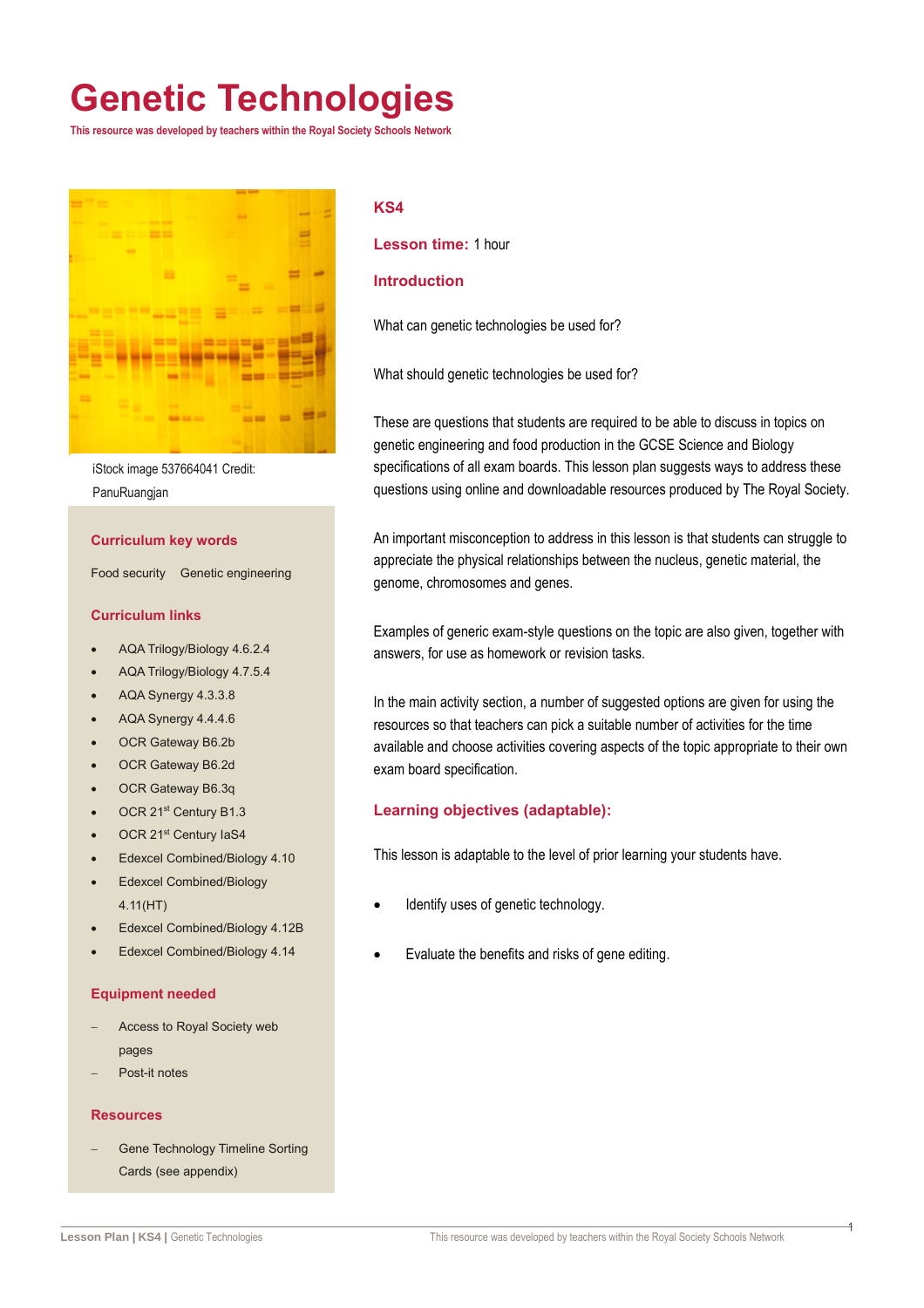## **Genetic Technologies**

### **Starter activity: what do we know about gene editing**

### **(Approximately 5 - 10 minutes)**

This starter activity has two options, depending on your lesson capacity and style.

### **Option 1**

Ask students to write down on a post-it note a question they would like to ask a scientist about genetic modification.

Stick the questions on the board trying to group them into categories such as 'knowledge'; 'ethical'; 'risks'; 'benefits' etc.

Collect and keep the questions for review after the tasks have been completed.

### **Option 2**

Explain that modern genetic technologies would not be possible without all the previous discoveries.

Use the gene technology timeline card sort activity (see appendix) to construct a timeline of key historical events in the scientific development of gene technology.

### **Activity A: how do we use gene editing?**

### **(Approximately 10 - 15 minutes)**

Watch a short animation [What is gene editing?](https://royalsociety.org/topics-policy/projects/genetic-technologies/what-are-genetic-technologies/) (4:22 mins). This animation introduces the basics of gene editing.

With the whole class, either note down or discuss the following questions:

- What is the definition of gene (or genetic) technologies?
	- o Answer: Genetic technologies can be anything to do with understanding, making or adapting genetic material.
- What could genetic technologies be used for?

### Answers:

- o Improvements to human health e.g. leukaemia
- o Fixing the gene mutations that predispose to cancer
- o Enable new therapies for HIV
- o Edit the genes that cause hereditary disease
- o Make crops more nutritious, able to resist disease or grow in difficult conditions
- o Make animals more disease resistant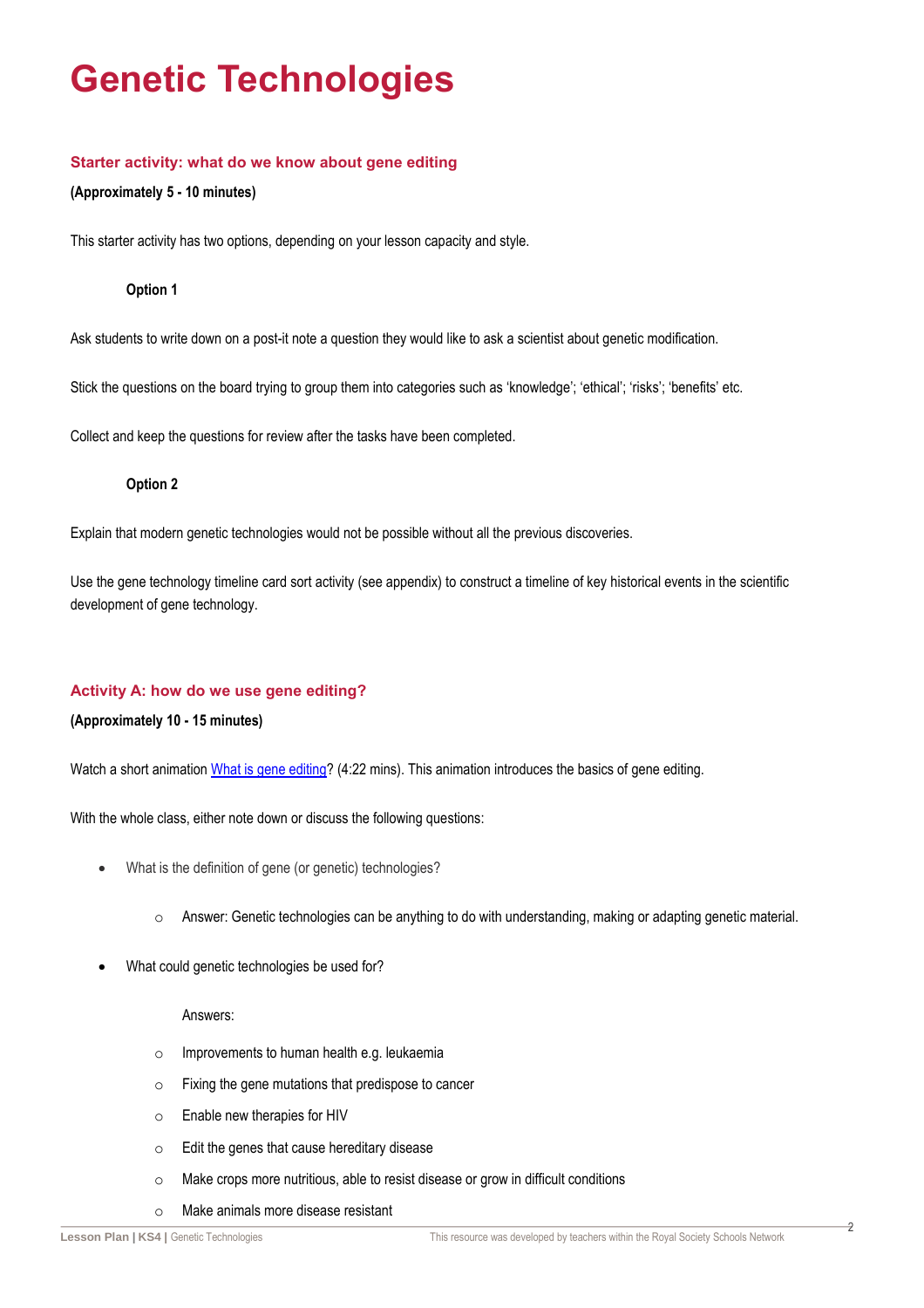- o Prevent mosquitoes from carrying malaria (already being done in Brazil by Oxbiotica based in Oxford)
- o (genome editing enables faster, easier, cheaper and more precise changes to DNA)
- What are some ways in which genetic technologies could be misused?

Answers:

- $\circ$  Designer babies choosing eye/hair colour (or gender)
- o Genetic modification of embryos would be passed on to descendants
- o Designer pets
- o More virulent srains of diseases (for weapons)

### **Next, choose one of the options below that is most suitable for your lesson (Approximately 15 – 20 minutes)**

### **Option 1:**

### **How would you use genetic technologies?**

Give small teams of students a [case study](https://royalsociety.org/topics-policy/projects/genetic-technologies/case-studies-and-videos/) (there are nine options to download from the Royal Society's website) and ask them to make a 1 minute 'Dragon's Den' pitch for their idea to the class which must include:

- Its purpose
- What its benefits would be
- What risks it might have

(Extension – for higher ability/more advanced classes they could come up with their own use of a genetic technology and research it)

### **Option 2:**

### **Answering questions about GM crops and food**

Watch the short video [What is Genetic Modification?](https://royalsociety.org/topics-policy/projects/gm-plants/) (2:06 mins).

As the students to produce a summary of one question posed by the public. This can be done individually, in groups, as flipped learning or homework.

You might wish to point your students towards some additional support documentation. Use the Royal Society document [GM Plants –](https://royalsociety.org/-/media/policy/projects/gm-plants/gm-plant-q-and-a.pdf) [Questions and Answers](https://royalsociety.org/-/media/policy/projects/gm-plants/gm-plant-q-and-a.pdf) (to select questions relevant to GCSE specifications use pages 8, 12, 17, 22, 23, 25, 26, 27, 28, 33, 34, 37)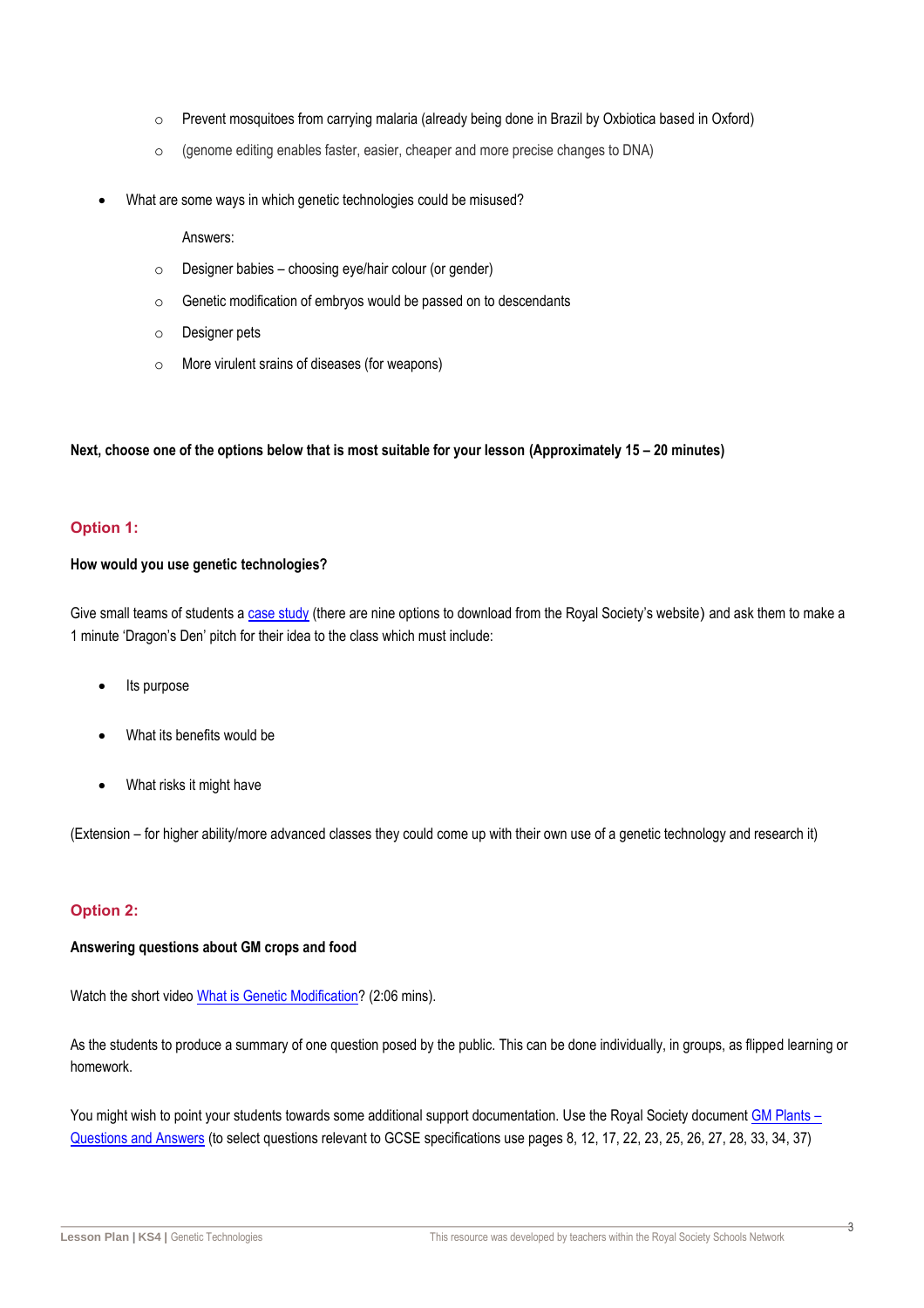### **Option3:**

#### **Genetic technologies and human health – a flipped lesson or online research exercise**

Ask students to access and explore the Royal Society infographic [Genetic technologies and humn health.](https://royalsociety.org/topics-policy/projects/genetic-technologies/infographic/) They should answer all the interactive quizzes and watch the embedded videos

As the students to make notes on the information the infographic presents, answering the following, specific questions:

- What are the different types of genetic technology discussed in this infographic?
- What can each one be used for?
- What are the arguments in favour of and against each one?
- What are the alternatives to these genetic technology techniques?
- Why do most people think that these genetic technologies need to be controlled or regulated?
- Who do most people think should regulate these genetic technologies?

Ask the students to make their own, one page infographic summarising the answers to the above questions.

### **Plenary:**

#### **(Approximately 5 - 10 minutes)**

Use the Royal Society [Jargon Buster](https://royalsociety.org/-/media/policy/projects/gene-tech/genetic-technologies-jargon-buster.pdf?la=en-GB&hash=72FEF9B88D206F195C494CD5CFF8C2A5) document to quiz pupils on the correct meanings of relevant vocabulary.

Refer back to the starter questions and ask students which ones they can now answer.

### **Generic, exam-style questions for assessment of learning**

Please be aware that these are exemplar questions adapted from typical exam past papers and have not been standardised or approved by any exam board.

**Q.1. Rice is an important crop for human consumption. Modern rice has been developed by selective breeding of varieties that were originally wild. Compare and contrast the use of selective breeding and genetic engineering to produce modern varieties of rice.**

**(6 marks)**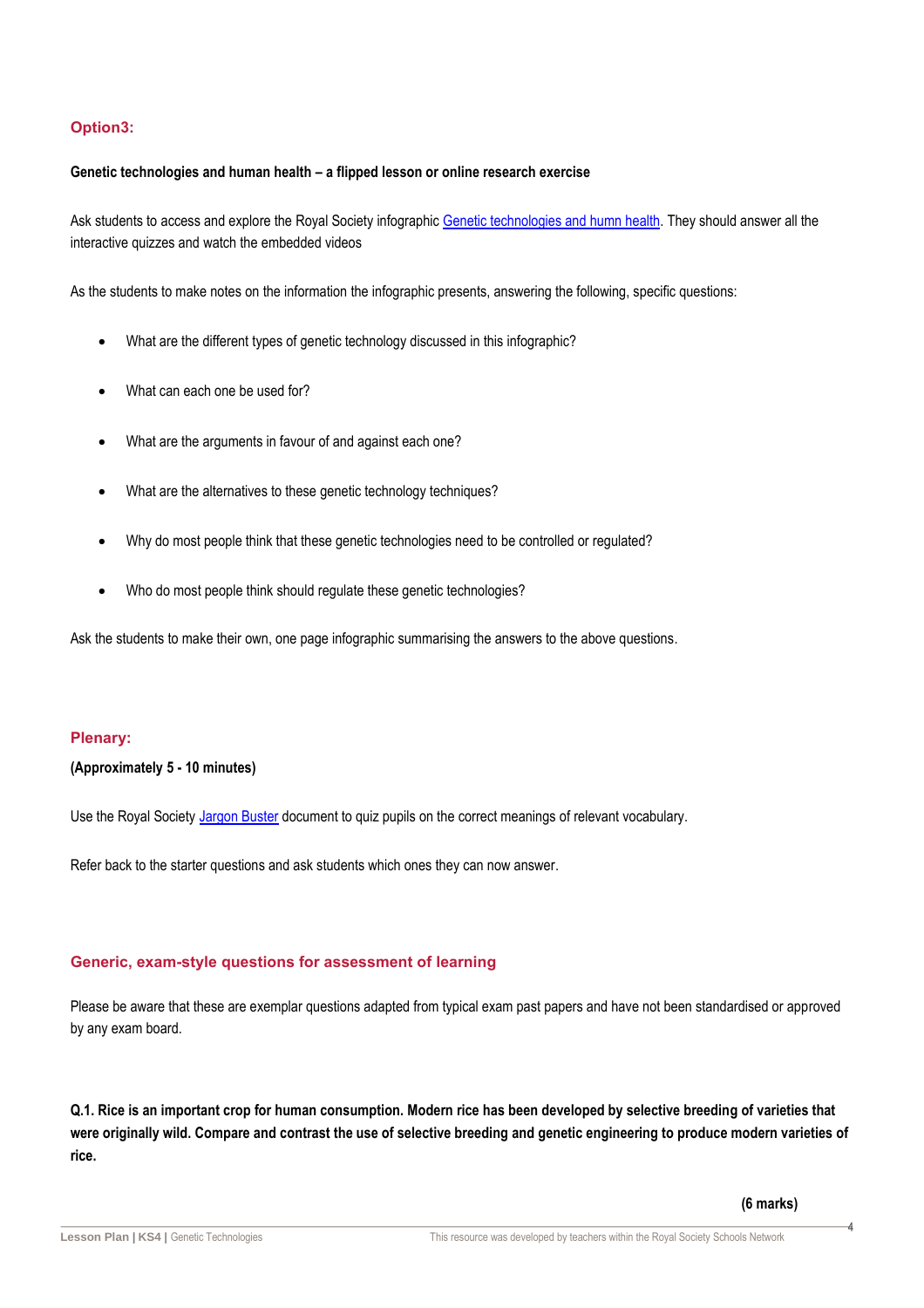Answers – indicative content:

- Both selective breeding and genetic engineering change the characteristics of the altered rice
- Both selective breeding and genetic engineering produce useful characteristics in the altered rice
- Selective breeding takes longer to produce the desired effect as the process has to be repeated many times (to enhance the desired characteristic)/genetic engineering only needs to be performed once (to produce a modified plant)
- Offspring of selectively bred plants may not show the desired enhancement/change (but those of genetically modified plants will)
- Genetically engineered plants/seeds will be more expensive to purchase
- Genetic engineering takes place in specialized labs/factories (with expensive equipment and highly skilled/educated/trained personnel)
- There may be objections from consumers to genetically engineered plants

(Please see generic exam board guidance on awarding of marks for this style of question)

**Q.2. Diabetes is a condition in which the human body is unable to regulate glucose levels. Glucose is usually controlled by the hormone insulin, produced in the pancreas. If a person's body cannot produce enough insulin or if the body's cells develop a resistance to it, the person will develop diabetes. People with diabetes may need to inject insulin into their bodies to control their glucose levels.**

**Until the 1920's there was no medical treatment for diabetes and sufferers often died but then medical researchers developed a technique to extract insulin from the pancreas of slaughtered beef cattle. In 1978 scientists developed a method to genetically modify the E.coli bacteria to produce insulin and this first went on commercial sale in 1982.** 

**Discuss the advantages of producing insulin by genetic engineering and outline the concerns some people may have about this technique.**

(6 marks)

Answers – indicative content:

Advantages:

- Genetic engineering does not involve animals being slaughtered
- Some people may have religious or ethical objections to the use of (certain) animal products
- The quality of the insulin produced can be more closely controlled (as it does not rely on natural processes/variations)
- Genetic engineering allows (larger) quantities of insulin to be produced more quickly (as bacteria reproduce more quickly than large animals)
- Insulin can be produced more cheaply by genetic engineering (as it does not rely on the cost of breeding and raising large animals)

Concerns:

Some people have objections to the genetic modification of organisms (for ethical or religious reasons)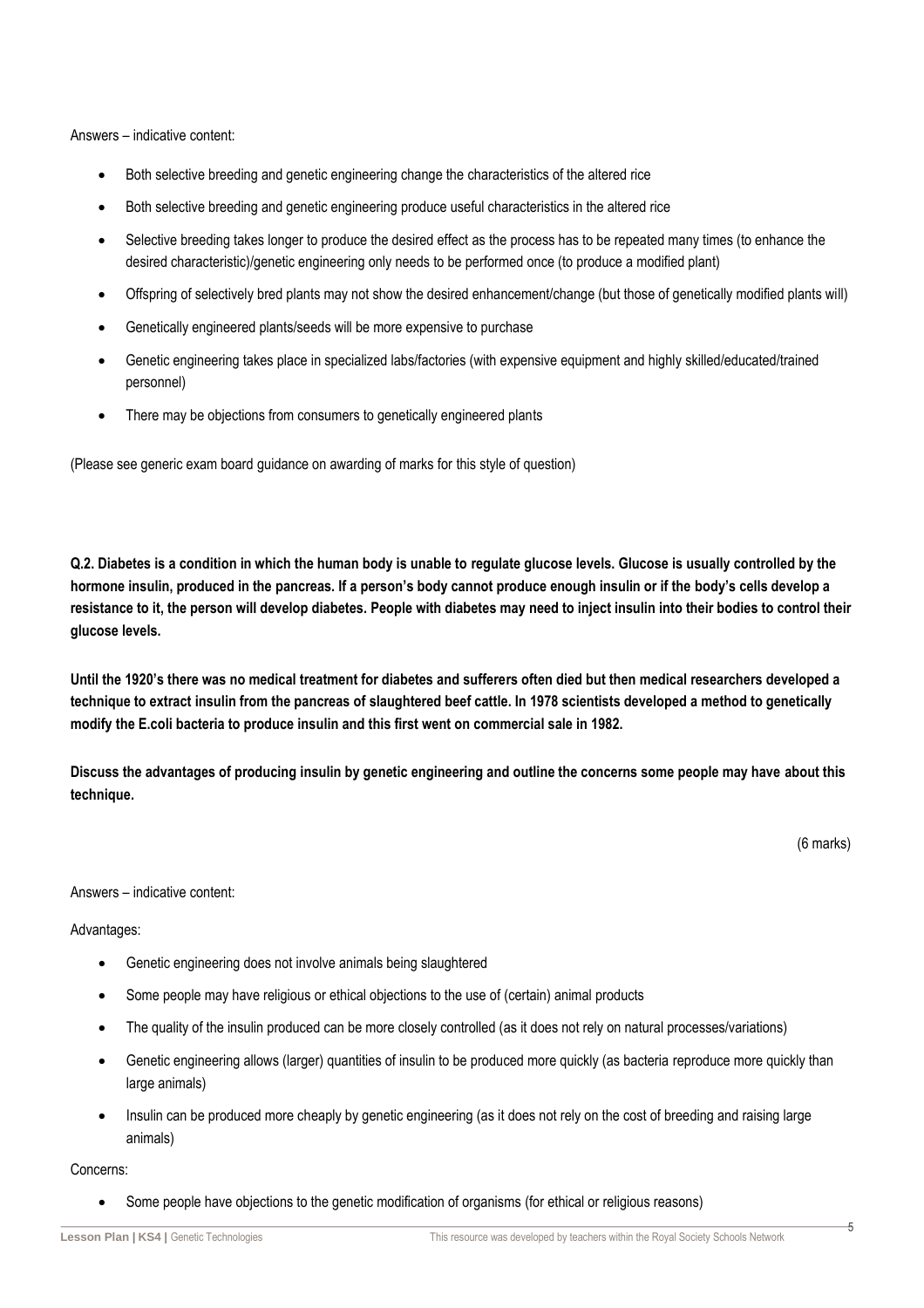Insulin supplies and prices could be controlled by a few companies in the richer nations with access to genetic engineering technology

(Please see generic exam board guidance on awarding of marks for this style of question)

### **Additional resources for teachers, background knowledge and extension work**

Transcript of [an address](https://royalsociety.org/news/2017/02/venki-ramakrishnan-aaas-genetic-technologies/) by the President of the Royal Society on Gene Technology to the American Association for the Advancement of Science.

Reports on the Royal Society's [Gene Technologies public dialogue workshops](https://royalsociety.org/topics-policy/publications/2018/genetic-technologies-public-dialogue/) and introductory workshop [videos.](https://www.youtube.com/watch?v=YSE38dv6cp4)

Information on [international discussions of Gene Technologies](https://royalsociety.org/topics-policy/projects/genetic-technologies/international-work/) including International Summits on Human Genome Editing and the Sackler Forum on Synthetic Biology.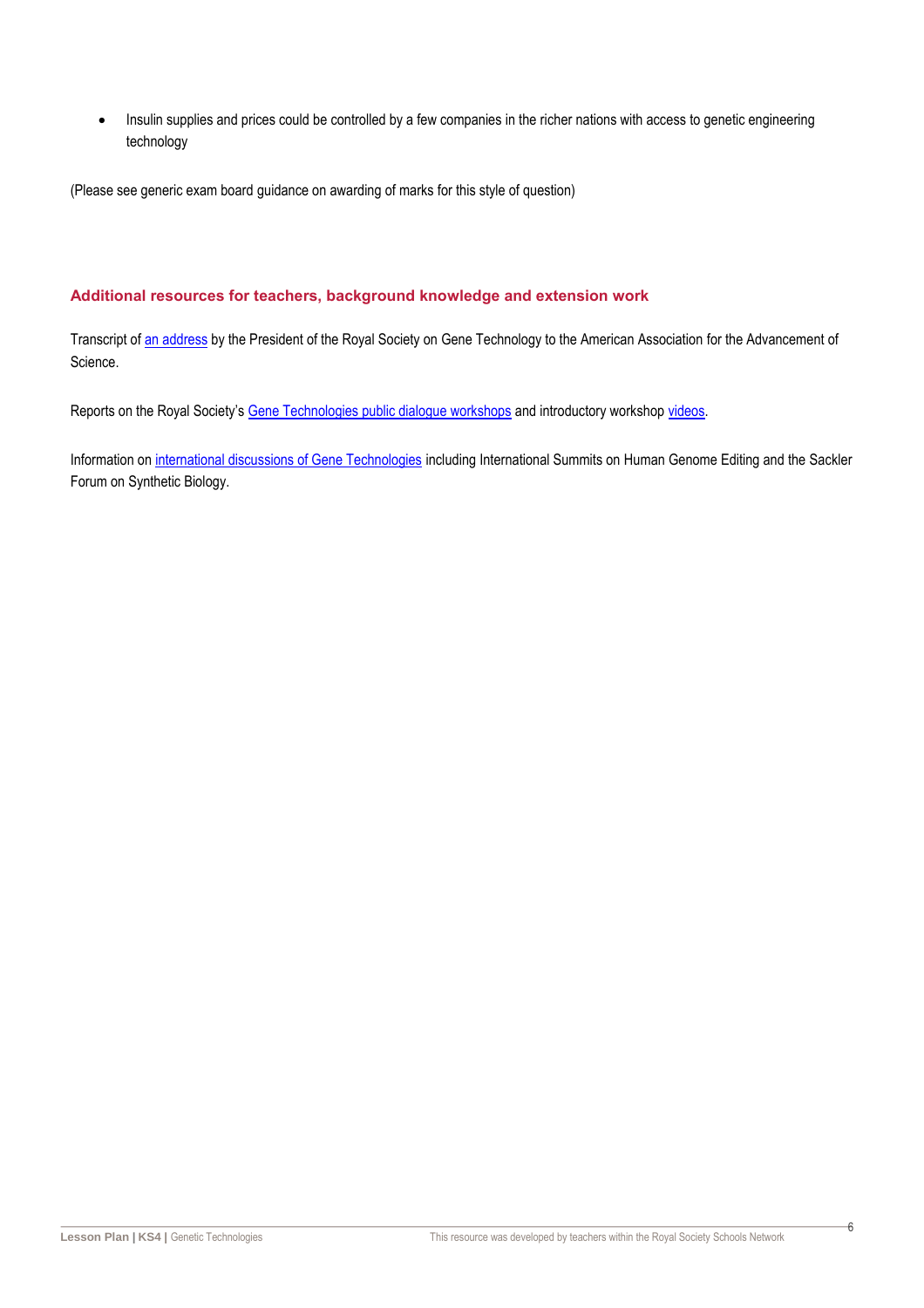Below are 39 cards, detailing historical events in the scientific development of gene technologies. Each card has a bold heading and a small amount of information to explain it. Some carry dates which can help when ordering the cards.

Cut out all the cards (one set per group) and shuffle.

These cards can be sorted into the correct chronological order (an interactive timeline solution is available to check against [https://royalsociety.org/topics-policy/projects/genetic-technologies/what-are-genetic-technologies/\)](https://royalsociety.org/topics-policy/projects/genetic-technologies/what-are-genetic-technologies/). Alternatively, you could ask students to arrange them in order of most important (diamond 9s activity) and discuss their reasoning. This activity can promote discussion of the vocabulary, the techniques and ideas described. Note: the cards are currently in the correct order.

This is totally adaptable. Use it as a starter, plenary, revision activity. This can be done as a whole class activity, in groups or by individuals depending on factors such as the ability of the group.

### **UNDERSTANDING NATURAL SELECTION**

After the famous second voyage of HMS Beagle, Charles Darwin wrote *On the Origin of Species*, which is the basis of our modern understanding of evolution.

## **DISCOVERING THE NATURE OF HERITABILITY**

Gregor Mendel, an Austrian monk, carried out extensive experiments on peas, 'crossing' wrinkly and smooth peas. He was able to predict the appearance of the next generation of peas, and established basic principles of heredity.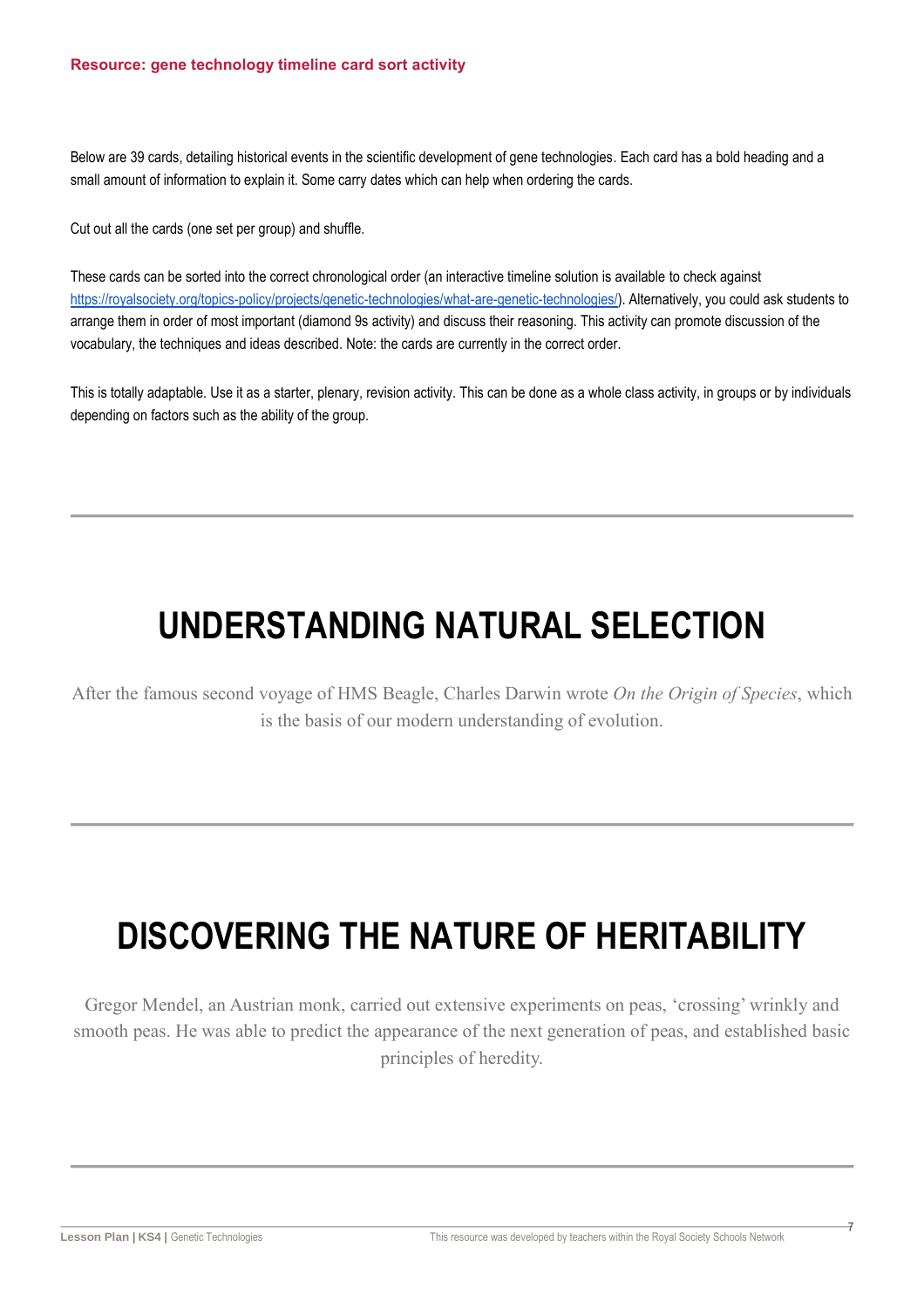# **X-RAY RADIATION IS FOUND TO INDUCE HERITABLE MUTATIONS**

Hermann Muller generated mutations in fruit flies by means of X-ray radiation.

# **UV RADIATION IS FOUND TO INDUCE HERITABLE MUTATIONS**

Lewis Stadler generated mutations using UV radiation on maize.

# **THE IMPORTANCE OF DNA FOR INHERITING CHARACTERISTICS (1)**

By experimenting on bacteria, Avery, McLeod and McCarty provided the first clear suggestion that DNA, not protein, carries genetic information.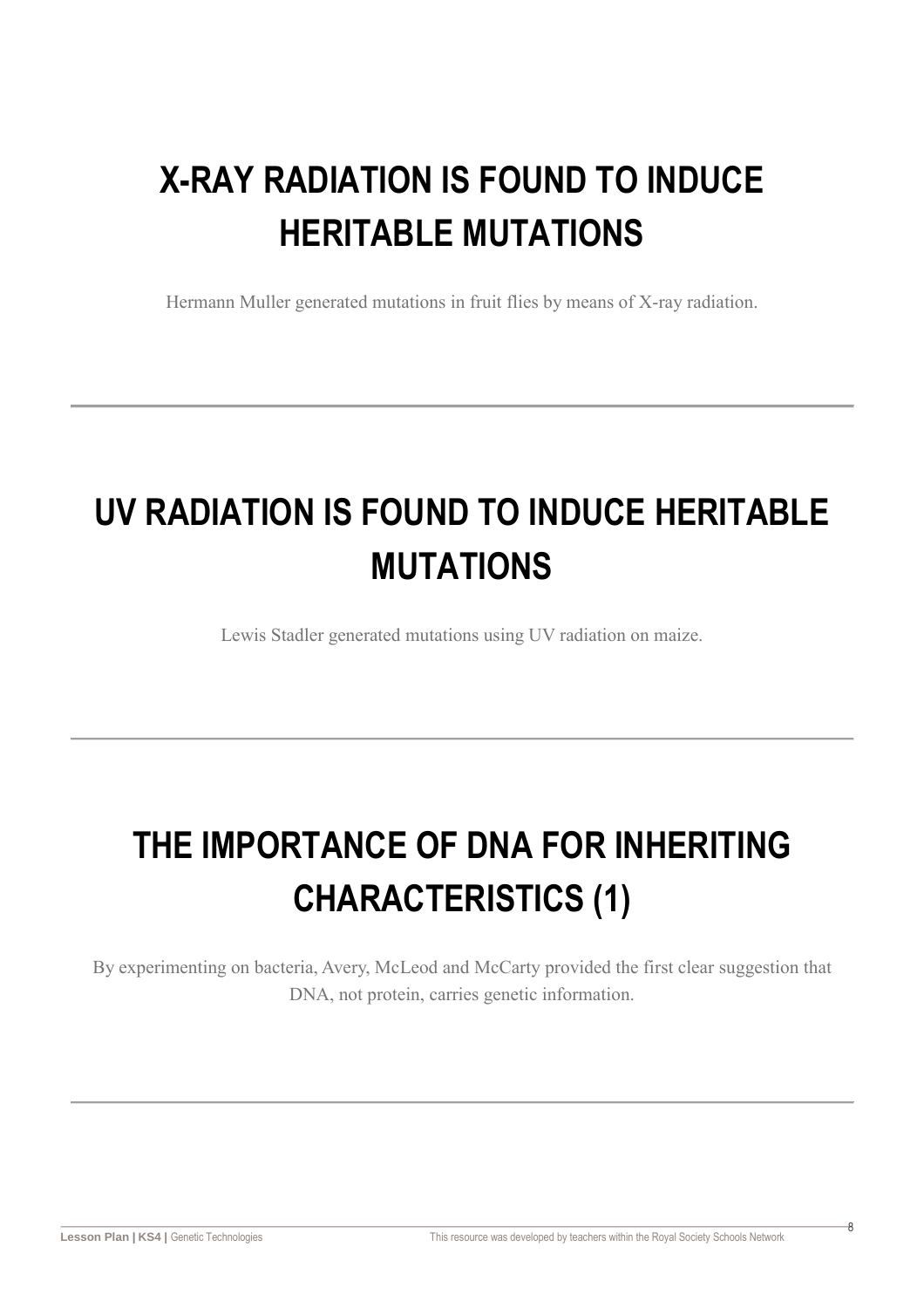# **CHEMICALS ARE FOUND TO INDUCE HERITABLE MUTATIONS**

Charlotte Auerbach and John Robson generated mutations in fruit flies using mustard gas.

# **THE IMPORTANCE OF DNA FOR INHERITING CHARACTERISTICS (2)**

Hershey and Chase proved that it is the DNA in a phage (a type of virus that infects bacteria) that carries genetic information.

## **DISCOVERY OF THE STRUCTURE OF DNA**

Jim Watson and Francis Crick used data collected by Rosalind Franklin and Raymond Gosling to discover the structure of DNA.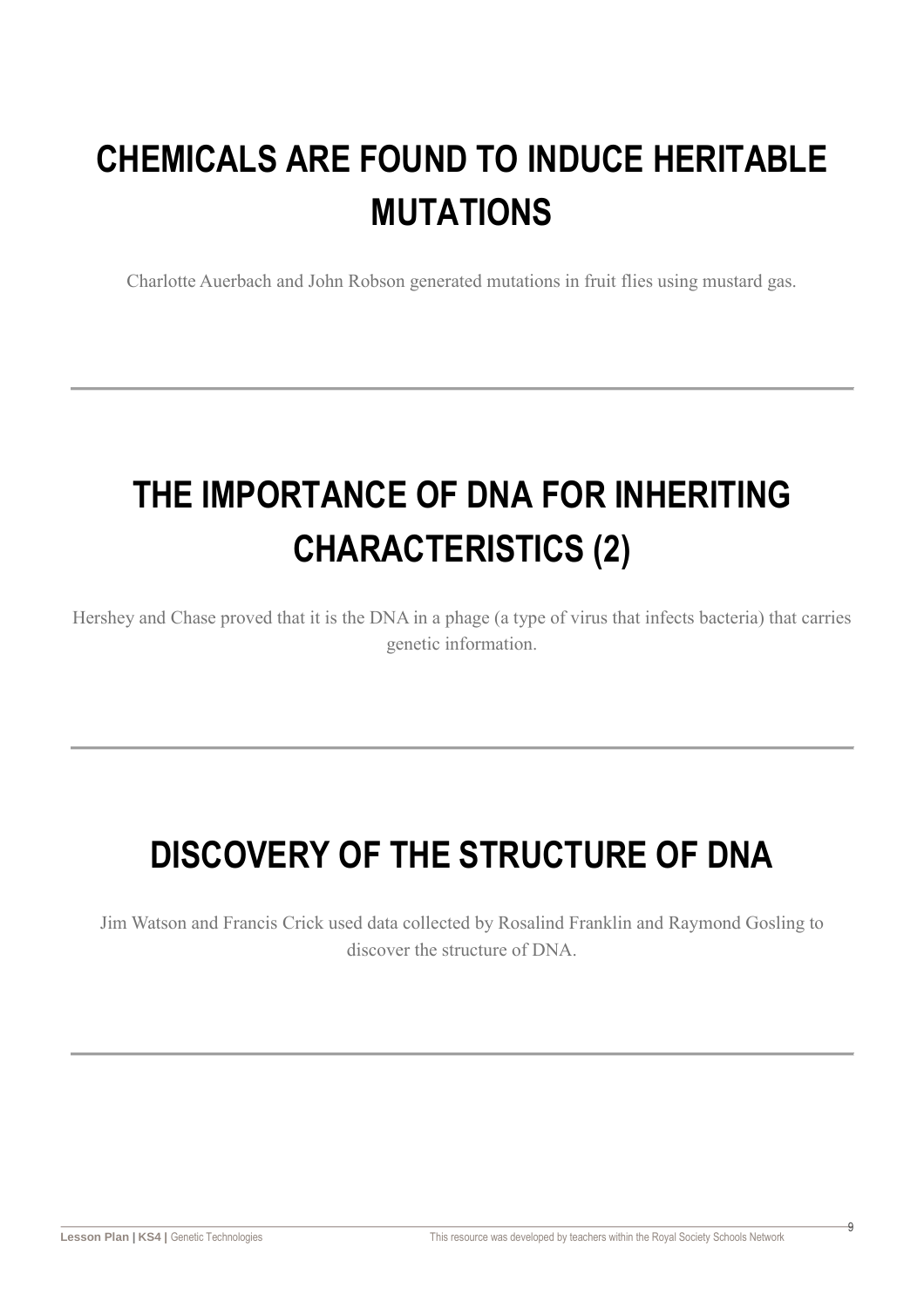# **THE BIOLOGICAL AND TOXIN WEAPONS CONVENTION**

Under the convention, signatories cannot, for example, produce DNA sequences that might be harmful, or use genetic technologies to create biological weapons.

## **FIRST GENETICALLY ENGINEERED ORGANISM**

Considered 'the birth of biotechnology', Herbert Boyer and Stanley Cohen developed a method of removing genes from the DNA of one organism and putting them into the DNA of another.

## **FIRST GENETICALLY ENGINEERED ANIMAL**

Frederick Sanger developed a new method of DNA sequencing (working out the precise order of DNA base pairs) and sequenced a whole genome for the first time: that of a virus called Φ-X174 that infects bacteria.

 $\overline{10}$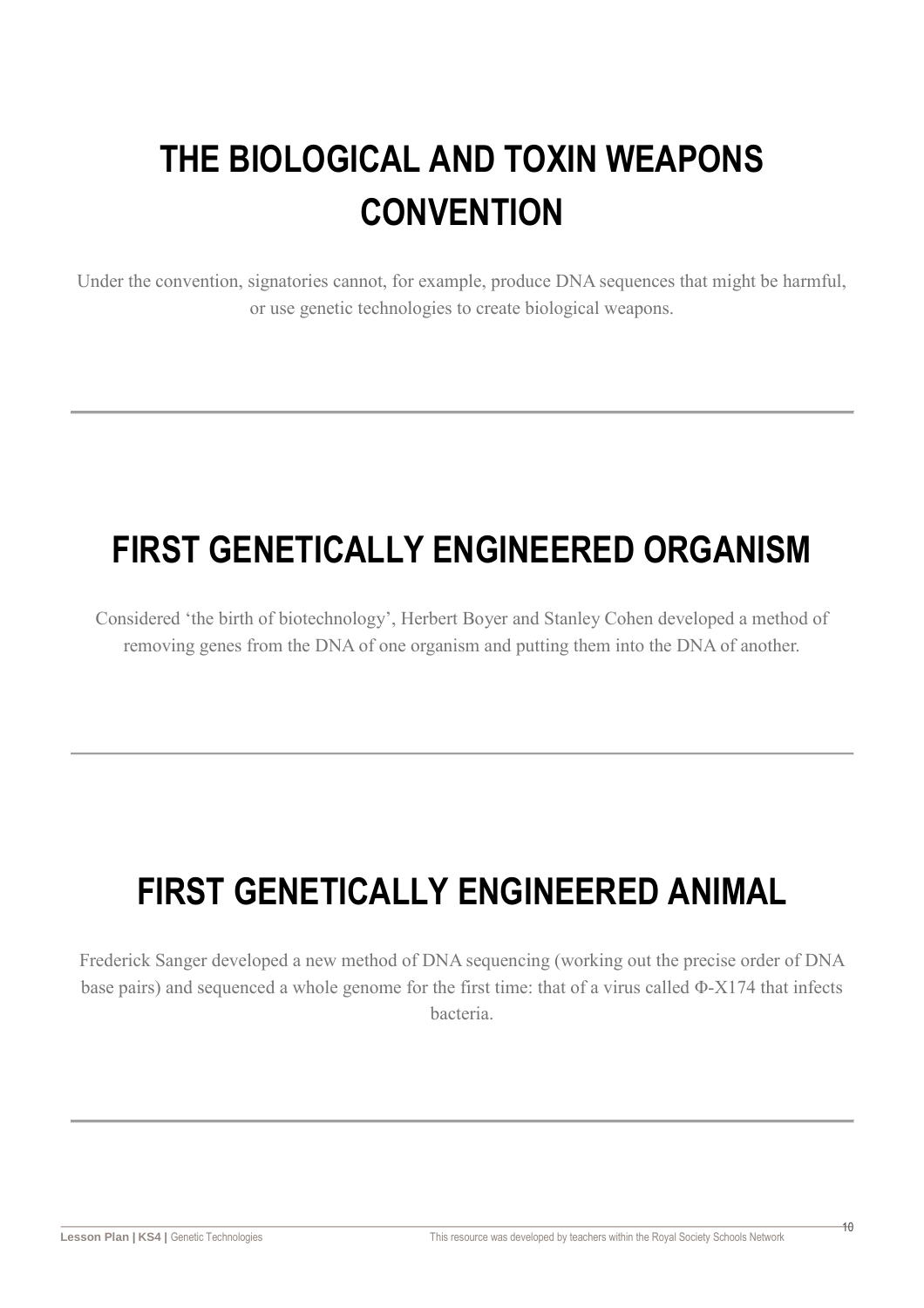# **DEVELOPMENT OF IN VITRO FERTILISATION (IVF) IN HUMANS**

Birth of Louise Brown, the first IVF baby, after work by Patrick Steptoe and Robert Edwards.

## **FIRST "TRANSGENIC" ANIMALS**

Jon Gordon and Frank Ruddle published the first paper describing direct injection of DNA into the nucleus of fertilised mouse eggs and the birth of several mice that had incorporated the foreign DNA (the "transgene") into all their cells.

# **FIRST GENETICALLY ENGINEERED PHARMACEUTICAL**

Genentech – the world's first biotechnology company - received approval to sell its genetically engineered pharmaceutical Humulin for human use as a medication for diabetes.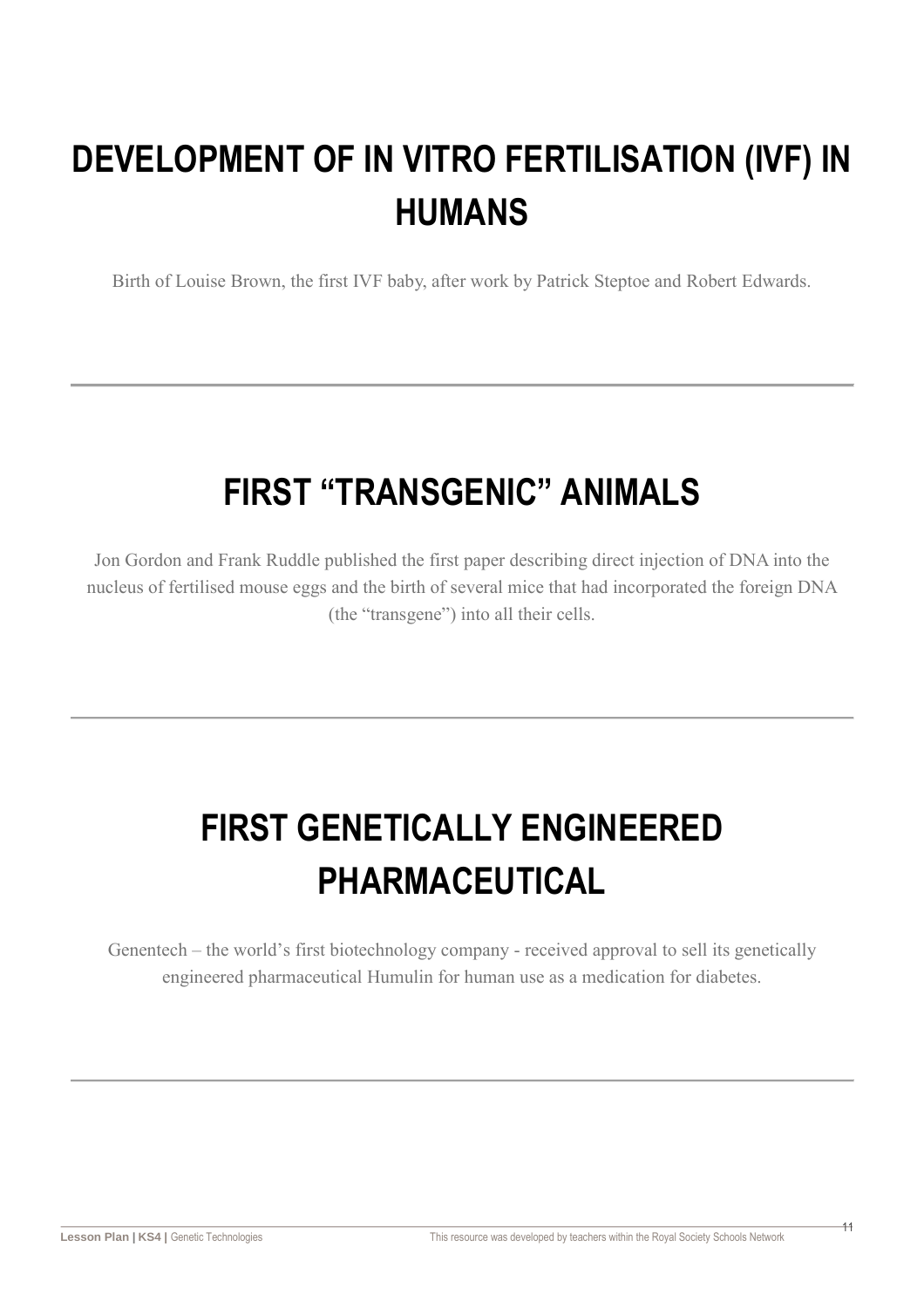## **UK ANIMALS (SCIENTIFIC PROCEDURES) ACT 1986**

The UK Animals Act details the criteria that must be met in order for scientists to modify genes in protected animals (all living animals with a backbone and all cephalopods such as octopus and squid).

# **FIRST PRECISE GENETIC ALTERATIONS MADE BY "GENE TARGETING" IN MICE**

Oliver Smithies, Mario Capecchi, and Martin Evans shared the 2007 Nobel Prize in Medicine for their work developing 'knockout' mice – mice in which specific genes have been disabled.

## **ENVIRONMENTAL PROTECTION ACT 1990**

The Environmental Protection Act defines genetically modified organisms (GMOs) in UK law for the first time.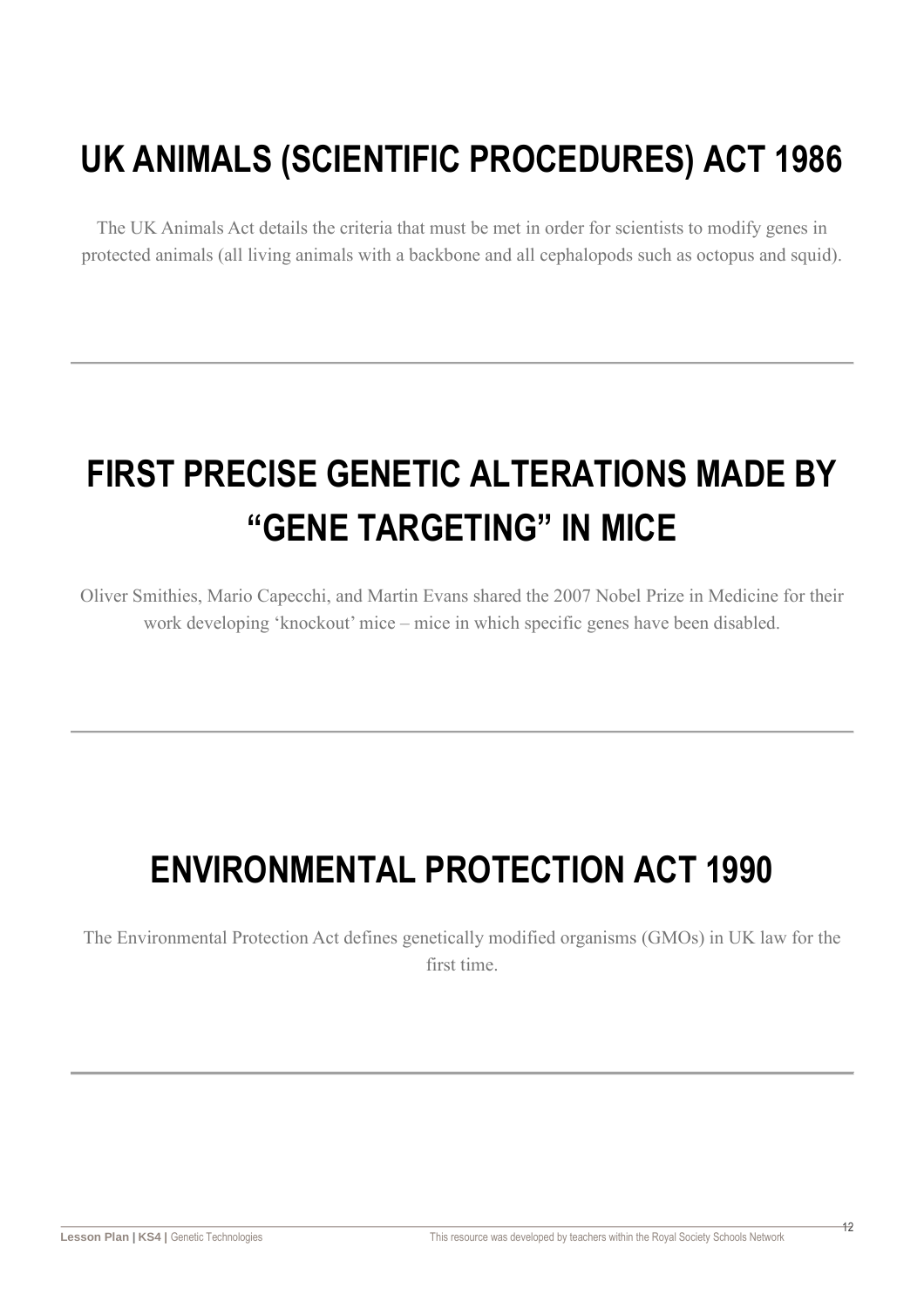# **HUMAN FERTILISATION AND EMBRYOLOGY ACT 1990**

The Human Fertilisation and Embryology Act sets out the rules and guidelines for any research – including genome editing research – involving human embryos and germ cells (cells that produce sperm or eggs).

# **FIRST GENETICALLY MODIFIED CROP FOR HUMAN CONSUMPTION**

The first genetically modified crop was approved for sale in the US: the Flavr Savr tomato. It lasted longer on the shelf, but no one really liked the taste.

## **FIRST HERBICIDE RESISTANT CROP**

The US agribusiness Monsanto began selling seeds of its first herbicide resistant crop, the Roundup Ready soybean. These seeds are altered to produce plants that are resistant to a key ingredient of many herbicides: glyphosate. They are still sold today.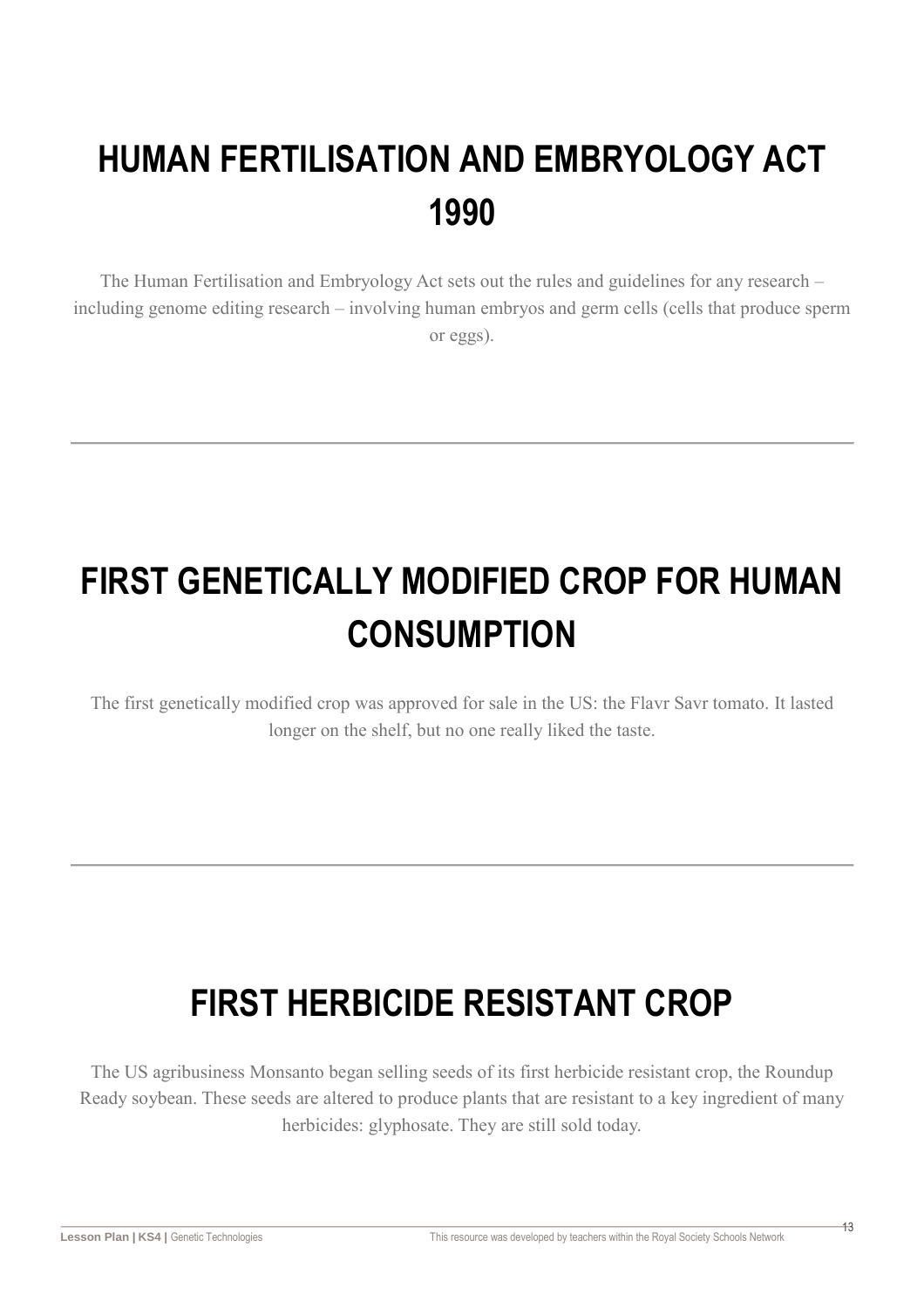## **FIRST CLONE PRODUCED FROM AN ADULT ANIMAL**

Dolly the sheep was the first animal to be cloned by taking the nucleus from an adult cell, transferring this into an egg from which the nucleus had been removed, and implanting this egg into a surrogate mother.

# **ÁRPÁD PUSZTAI RAISES QUESTIONS OVER THE SAFETY OF GM FOOD**

Árpád Pusztai, a scientist working at the Rowett Institute in Scotland, conducted an experiment feeding GM potatoes to rats and comparing their development with rats fed on non-GM potatoes (the control group). Controversy ensued.

# **CARTAGENA PROTOCOL ON BIOSAFETY**

The Cartagena Protocol on Biosafety to the Convention on Biological Diversity regulates the spread, handling and transfer of GMOs across national borders and includes regulations designed to minimise possible negative impacts of genetic technologies on biodiversity.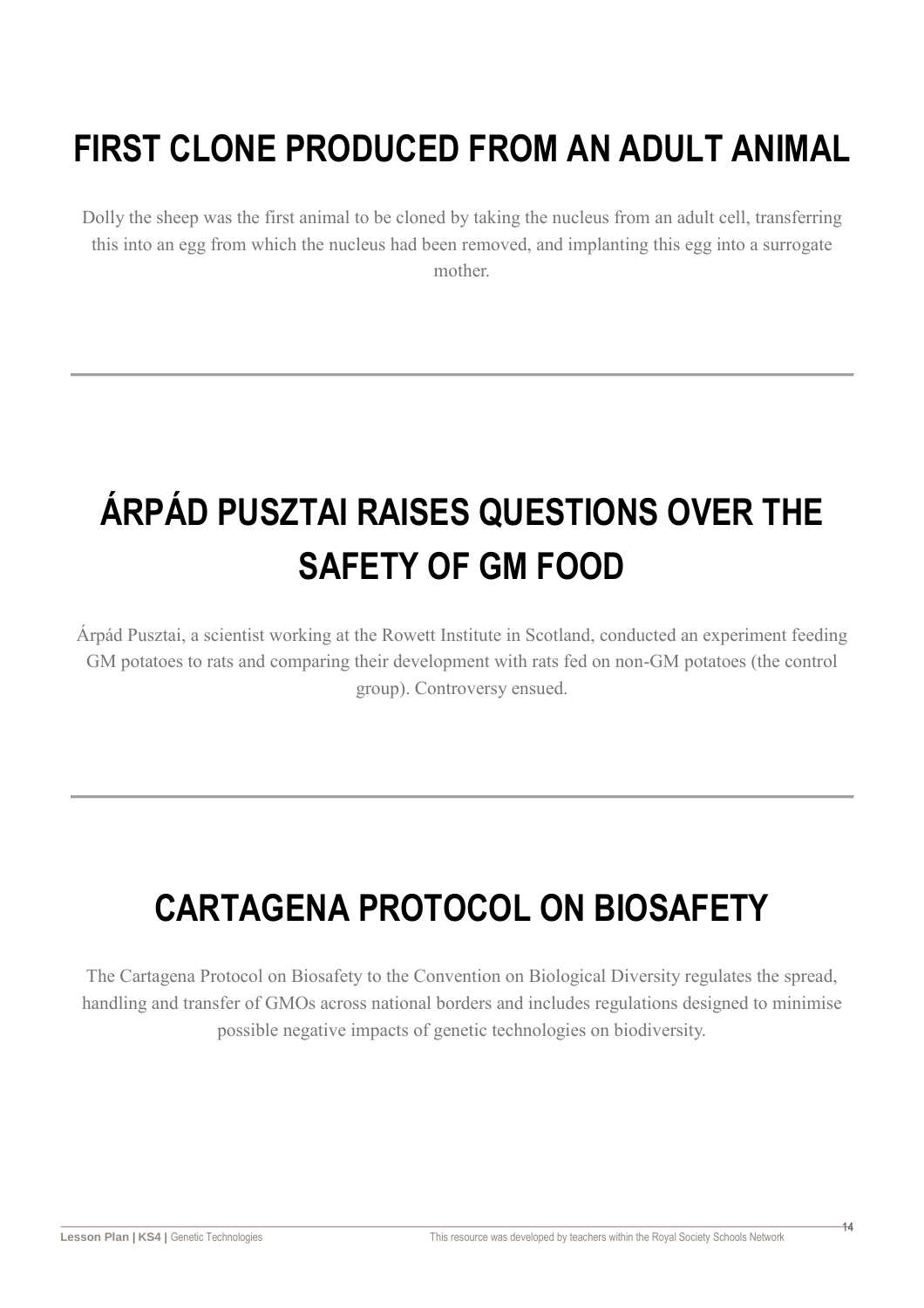# **THE GENETICALLY MODIFIED ORGANISMS (DELIBERATE RELEASE) REGULATIONS 2002**

These regulations set out the procedure for scrutinising and approving applications for the release of GMOs from controlled settings to uncontrolled settings.

# **FIRST USE OF ZINC-FINGER NUCLEASES TO EDIT A GENOME**

Scientists at the University of Utah pioneered a new technique of genome editing that used zinc-finger nucleases (ZFNs). They used their technique to cut out target sections of DNA from fruit flies.

## **FIRST TIME THE HUMAN GENOME IS SEQUENCED**

The Human Genome Project, begun in 1990, was completed, having sequenced 99% of the 3.2 billion letters (A, C, G, T) that in a specific order carry the instructions to make us distinct from other species as well as from each other.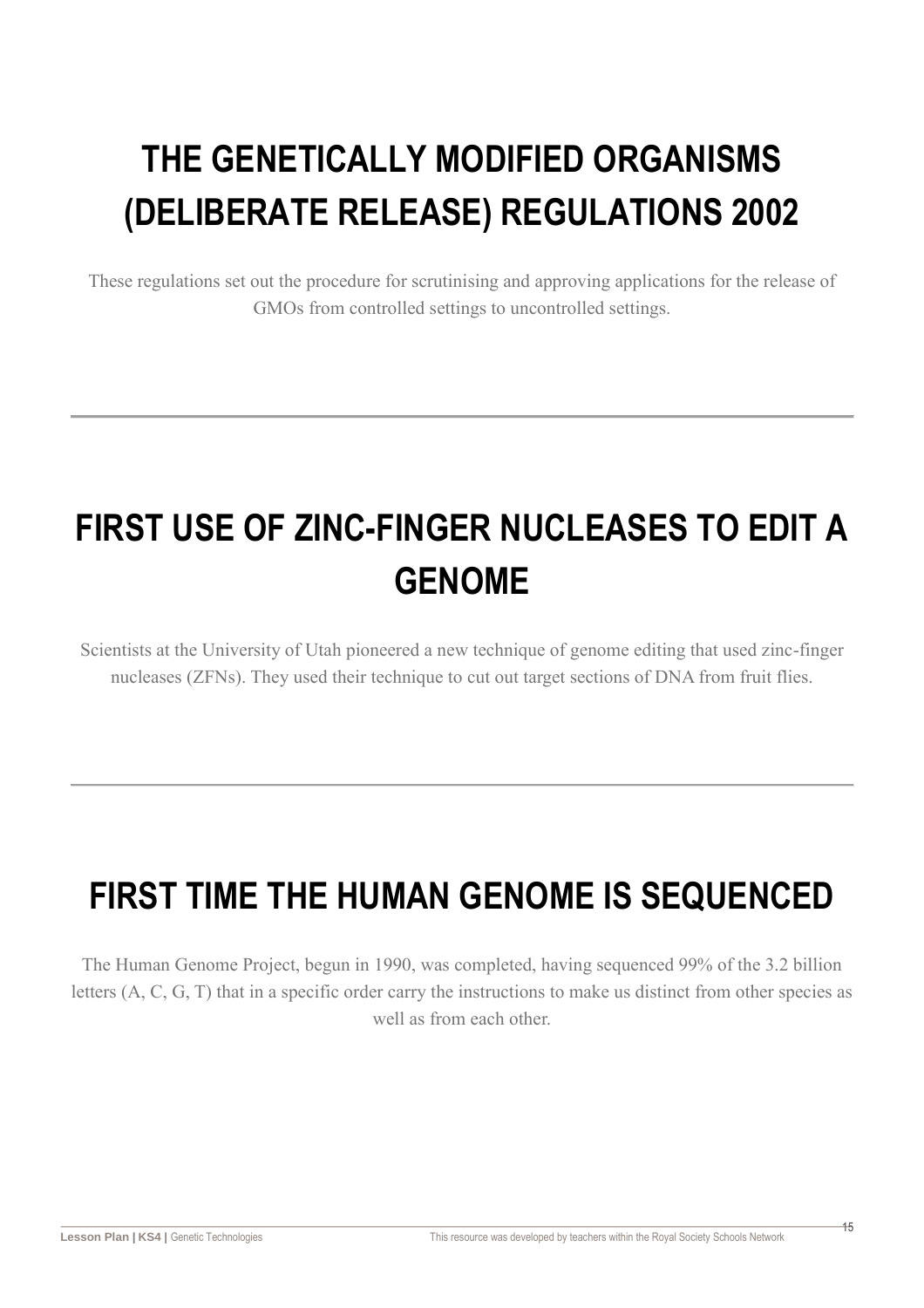## **REGULATION 1829/2003/EC**

It describes the current procedure for evaluating and authorising GM foods.

## **THE HUMAN TISSUE ACT 2004**

The Human Tissue Act regulates all research and clinical practices in the UK that involve human bodies.

# **THE HUMAN TISSUE (QUALITY AND SAFETY FOR HUMAN APPLICATION) REGULATIONS 2007**

These regulations set the standards that must be met by any tissues or cells – including those that have been genome edited – that will be used to treat patients.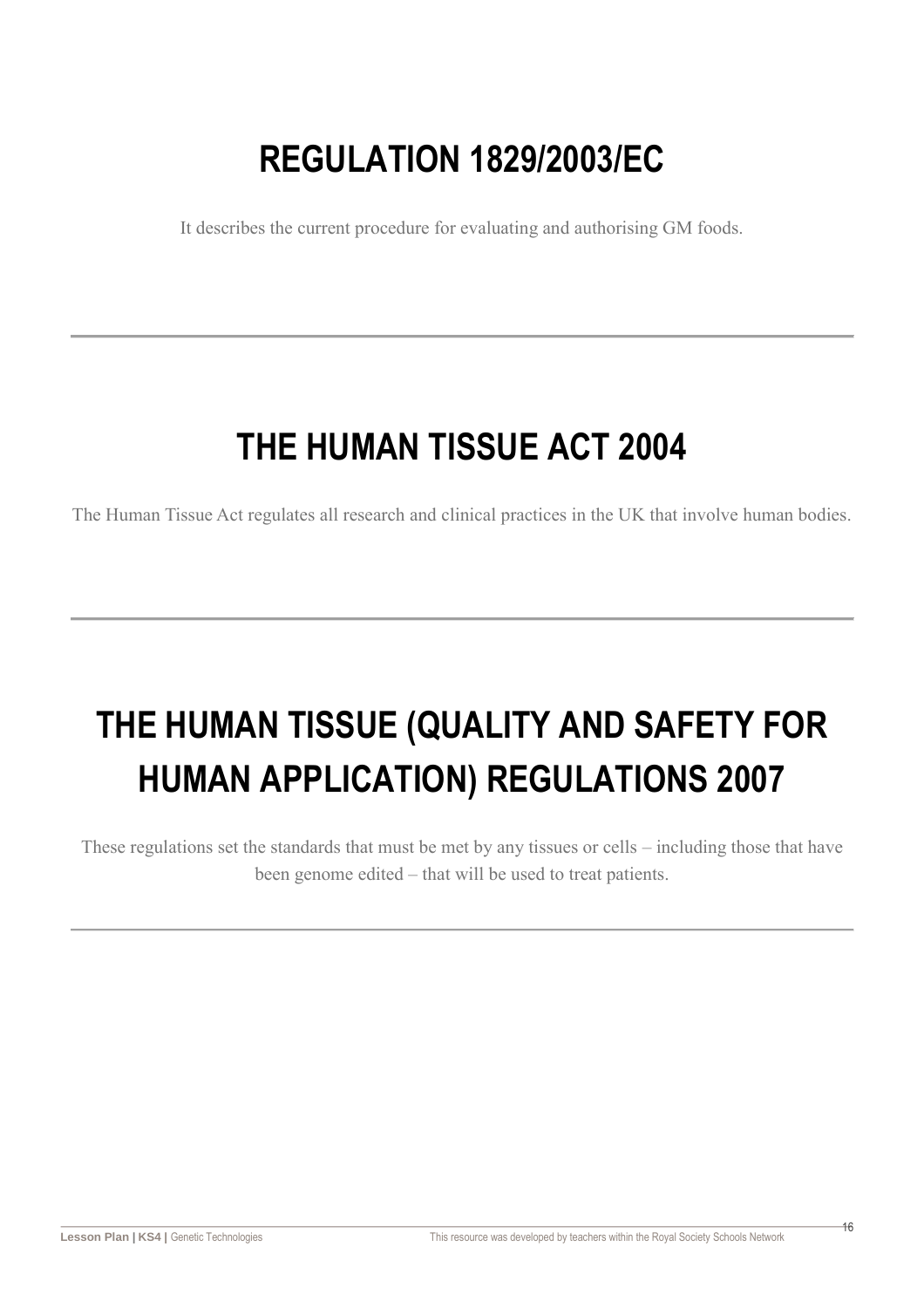# **FIRST USE OF GENETIC ENGINEERING TO TARGET CARRIERS OF DISEASE**

A British company, Oxitec, ran its first big field trial in Brazil that aimed to use genetic engineering to help limit the spread of the dengue fever disease.

### **THE NAGOYA PROTOCOL**

The Nagoya Protocol obliges signatories to make sure genetic resources benefit both their providers and their users. For example, some plants have genetic properties that make them useful in medicines and can only be found in certain places. Under the Nagoya Protocol, some of the benefit to companies making medicines from these plants must be shared with the people of the place from which the plants came.

## **FIRST USE OF TALENS TO EDIT A HUMAN GENOME**

Transcription activator-like effector nucleases (TALENs) are used to make small deletions and edits within human genes.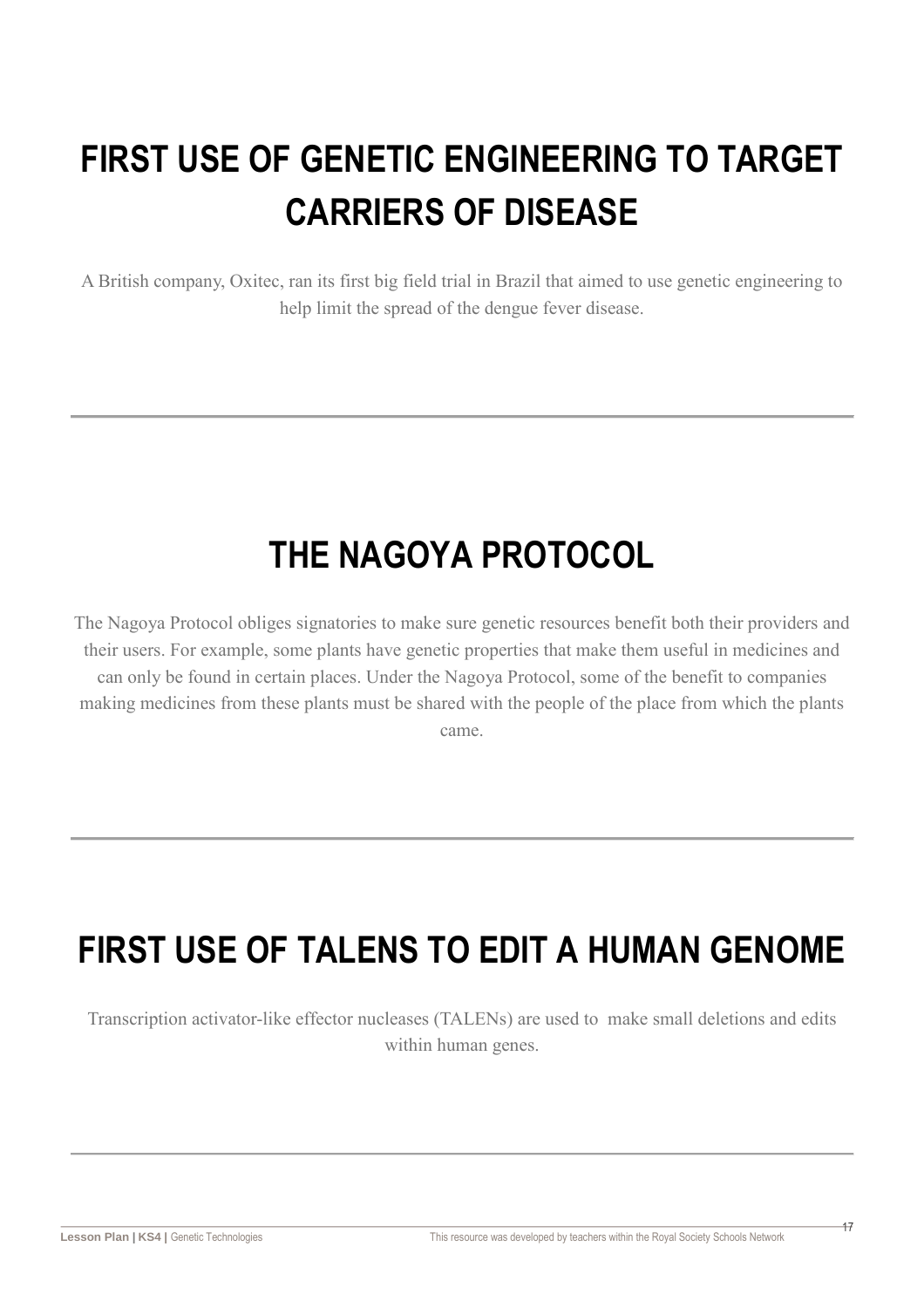# **FIRST USE OF CRISPR-CAS9 TO EDIT A MAMMALIAN GENOME**

CRISPR is a molecular system based on RNA that guides a protein called Cas9 to a specific target sequence of DNA. Cas9 then cuts the DNA at that site. This is an efficient way to make a change in a gene. Alternatively, if new DNA (a DNA template) is introduced at the same time, it can replace the DNA sequence that was previously there.

# **THE GENETICALLY MODIFIED ORGANISMS (CONTAINED USE) REGULATIONS 2014**

These regulate the genetic modification of organisms in controlled settings, to ensure protection for humans and the environment.

## **FIRST LIFE SAVED BY GENOME EDITING**

Layla, a patient at Great Ormond Street Hospital was cured of acute lymphoblastic leukaemia. This was made possible by being able to genetically edit donor T-Cells (a type of immune cell) using TALENs.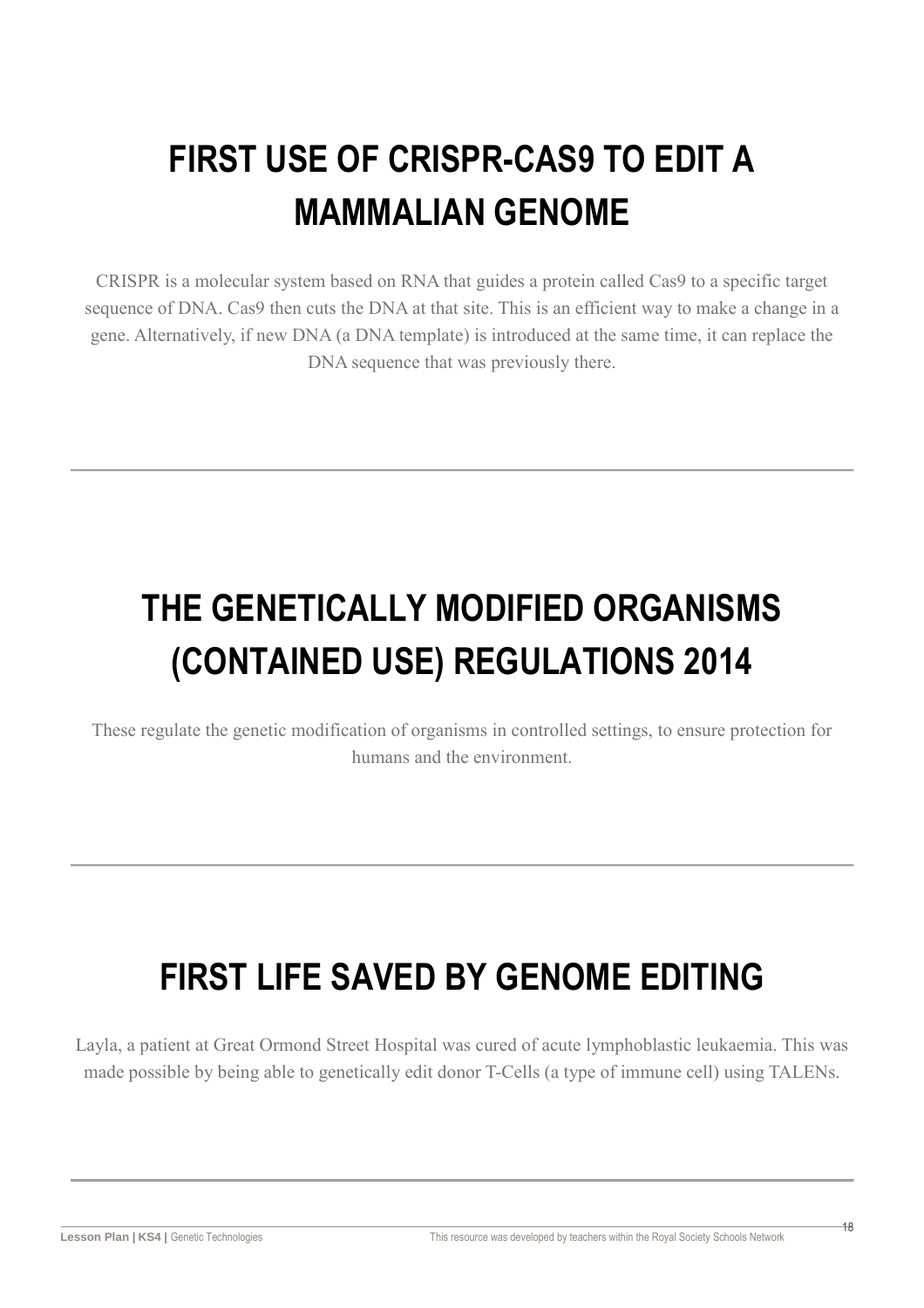## **GENOME EDITING OF HUMAN EMBRYOS**

The CRISPR-Cas9 system was recently used to remove a genetic predisposition to heart disease in human embryos.

# **FIRST GENETICALLY ENGINEERED ANIMAL FOR HUMAN CONSUMPTION**

AquaBounty Technologies' genetically engineered salmon went on sale to customers in Canada.

# **QUESTIONS RAISED ABOUT WHETHER CRISPR LEADS TO UNINTENDED CHANGES IN THE GENOME**

Editing genomes using CRISPR leads to changes in the genome at places other than the target gene, referred to as off-target effects. Researchers published a paper suggesting that CRISPR causes many more off-target effects than had previously been identified.